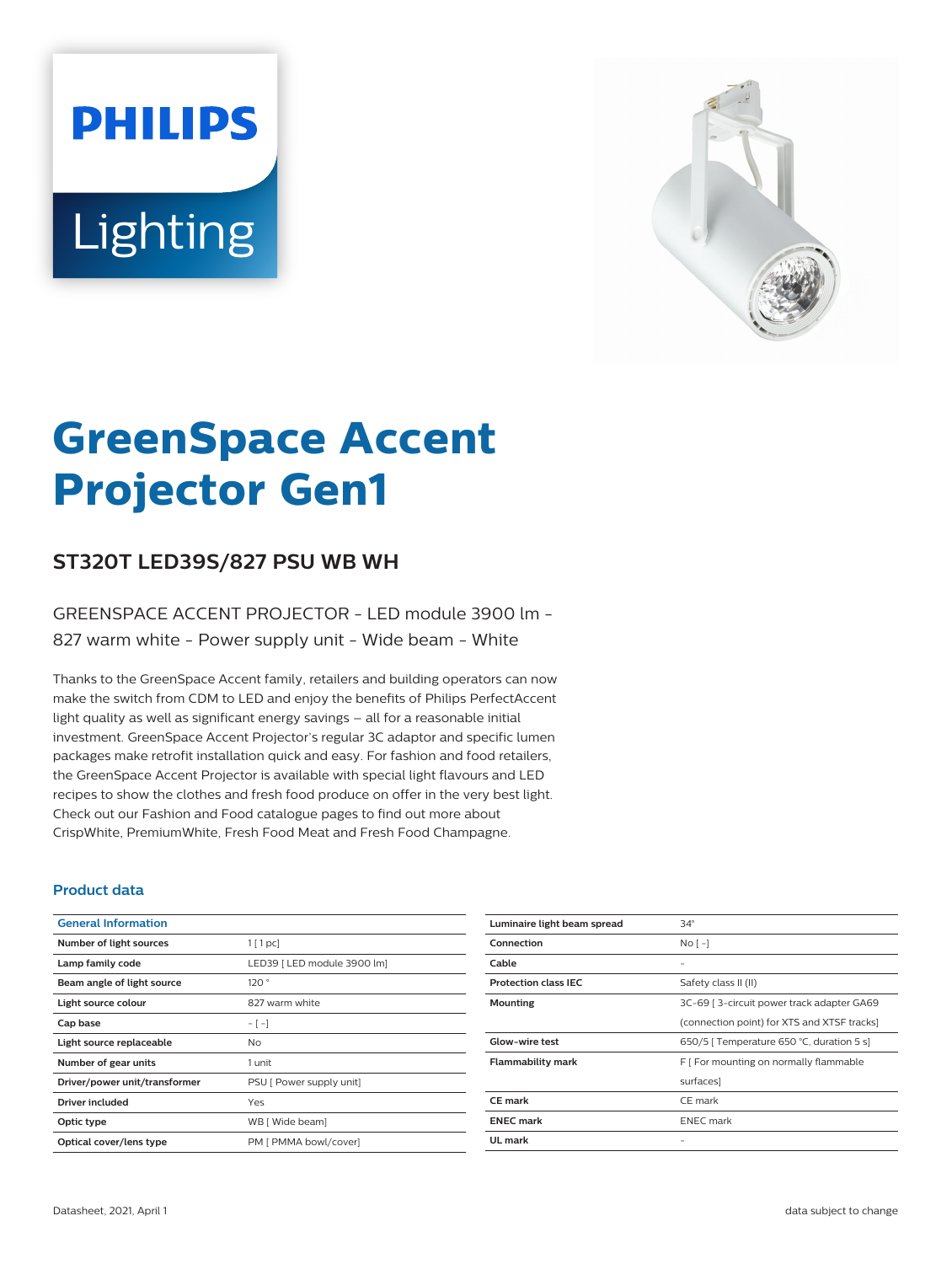# **GreenSpace Accent Projector Gen1**

| Warranty period                      | 5 years                                            |
|--------------------------------------|----------------------------------------------------|
| Remarks                              | *- According to the Lighting Europe guidance       |
|                                      | paper 'Evaluating performance of LED based         |
|                                      | luminaires - January 2018': statistically there is |
|                                      | no relevant difference in lumen maintenance        |
|                                      | between the B50 and, for example, the B10.         |
|                                      | Therefore, the median useful life (B50) value      |
|                                      | also represents the B10 value.                     |
| Constant light output                | No                                                 |
| Number of products on MCB (16 A type | 20                                                 |
| B)                                   |                                                    |
| <b>EU RoHS compliant</b>             | Yes                                                |
| <b>Product family code</b>           | ST320T [ GREENSPACE ACCENT PROJECTOR]              |
| Unified glare rating CEN             | Not applicable                                     |
|                                      |                                                    |
| <b>Operating and Electrical</b>      |                                                    |
| <b>Input Voltage</b>                 | 220-240 V                                          |
| Input frequency                      | 50 to 60 Hz                                        |
| Inrush current                       | 22 A                                               |
| Inrush time                          | 0.260 ms                                           |
| Power factor (min.)                  | 0.9                                                |
|                                      |                                                    |
| <b>Controls and Dimming</b>          |                                                    |
| Dimmable                             | <b>No</b>                                          |
|                                      |                                                    |
| <b>Mechanical and Housing</b>        |                                                    |
| <b>Housing material</b>              | Aluminum                                           |
| <b>Reflector material</b>            | Polycarbonate aluminum coated                      |
| Optic material                       | Polycarbonate                                      |
| Optical cover/lens material          | Polymethyl methacrylate                            |
| <b>Fixation material</b>             | Polyamide                                          |
| Optical cover/lens finish            | Clear                                              |
| Overall length                       | 182 mm                                             |
| <b>Overall width</b>                 | 114 mm                                             |
| <b>Overall height</b>                | 193 mm                                             |
| Colour                               | White                                              |
| Dimensions (height x width x depth)  | 193 x 114 x 182 mm (7.6 x 4.5 x 7.2 in)            |

| <b>Approval and Application</b>              |                             |  |
|----------------------------------------------|-----------------------------|--|
| Ingress protection code                      | IP20 [ Finger-protected]    |  |
| Mech. impact protection code                 | IK02 [ 0.2 J standard]      |  |
|                                              |                             |  |
| <b>Initial Performance (IEC Compliant)</b>   |                             |  |
| Initial luminous flux (system flux)          | 3750 lm                     |  |
| Luminous flux tolerance                      | $+/-10%$                    |  |
| <b>Initial LED luminaire efficacy</b>        | 119.04761904761905 lm/W     |  |
| Init. Corr. Colour Temperature               | 2700 K                      |  |
| Init. Colour rendering index                 | ≥80                         |  |
| Initial chromaticity                         | (0.46, 0.41) SDCM<3         |  |
| Initial input power                          | 31.5 W                      |  |
| Power consumption tolerance                  | $+/-10%$                    |  |
|                                              |                             |  |
| <b>Over Time Performance (IEC Compliant)</b> |                             |  |
| Control gear failure rate at median          | 5%                          |  |
| useful life 50,000 h                         |                             |  |
| Lumen maintenance at median useful           | <b>L80</b>                  |  |
| life* 50,000 h                               |                             |  |
|                                              |                             |  |
| <b>Application Conditions</b>                |                             |  |
| Ambient temperature range                    | +10 to +40 °C               |  |
| Performance ambient temperature Tq           | $25^{\circ}$ C              |  |
| Suitable for random switching                | Yes                         |  |
|                                              |                             |  |
| <b>Product Data</b>                          |                             |  |
| Full product code                            | 871869916669400             |  |
| Order product name                           | ST320T LED39S/827 PSU WB WH |  |
| EAN/UPC - product                            | 8718699166694               |  |
| Order code                                   | 16669400                    |  |
| SAP numerator – quantity per pack            | 1                           |  |
| Numerator - packs per outer box              | 1                           |  |
| <b>SAP material</b>                          | 910500459387                |  |
| SAP net weight (piece)                       | 0.980 kg                    |  |
|                                              |                             |  |

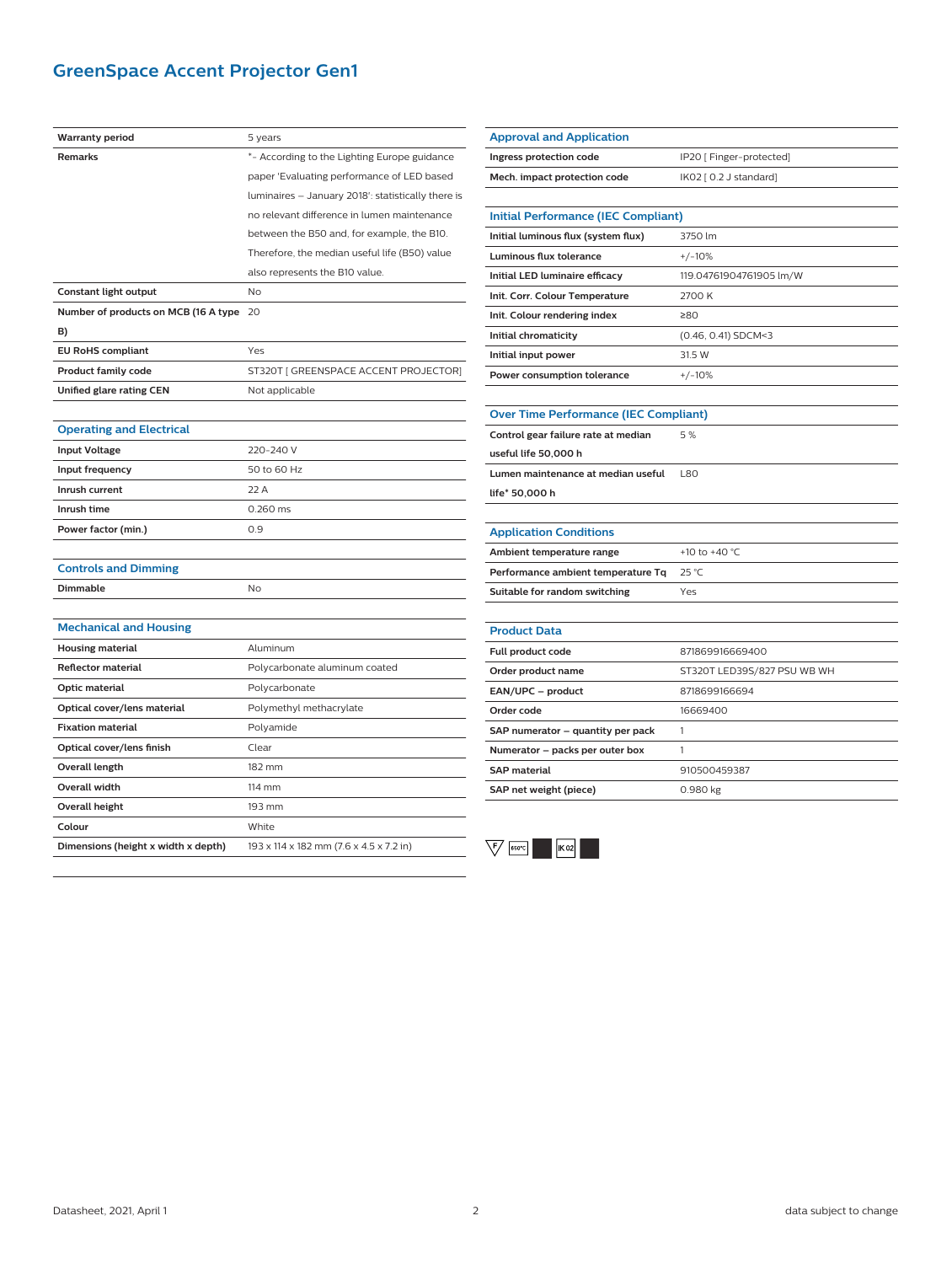# **GreenSpace Accent Projector Gen1**

#### **Dimensional drawing**



GreenSpace Accent ST315T-ST330T

#### Photometric data



# A<sub>O</sub> ST320T 1 xLED39S/827 WB  $1 \times 3750$  lm Cartesian intensity diagram والماليات ┯ 2019-04-10

#### IFPC1\_ST320T1xLED39S827WB



IFCC1\_ST320T1xLED39S827WBLIN

#### IFCC1\_ST320T1xLED39S827WB



IFAS1\_ST320T1xLED39S827WBLIN